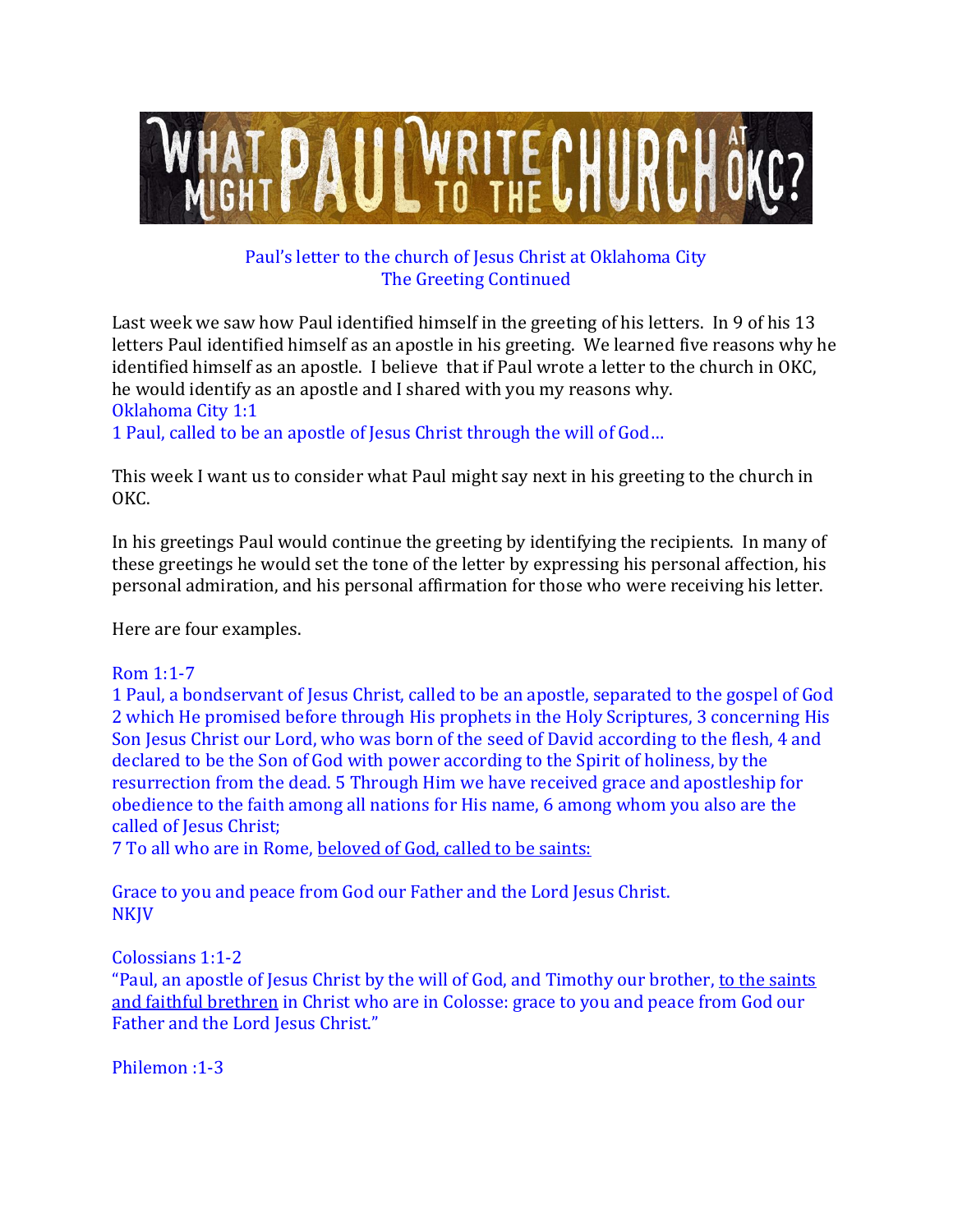"Paul, a prisoner of Christ Jesus, and Timothy our brother, to Philemon our beloved friend and fellow laborer, to the beloved Apphia, Archippus our fellow soldier, and to the church in your house: grace to you and peace from God our Father and the Lord Jesus Christ."

1 Timothy 1:1-2

"Paul, an apostle of Jesus Christ, by the commandment of God our Savior and the Lord Jesus Christ, our hope, to Timothy, a true son in the faith: grace, mercy, and peace from God our Father and Jesus Christ our Lord."

In his greetings…

- To express His affection... Paul used words like beloved son, brethren, and friend.
	- To express His admiration...

Paul used words like faithful and true, fellow soldier, and fellow laborer.

• To express His affirmation...

Paul used words like called, saints, and sanctified.

Why did Paul greet these disciples with words of affection, admiration, and affirmation?

1. Paul considered himself to be like a father to these disciples.

1 Cor 4:14-16

14 I do not write these things to shame you, but as my beloved children I warn you. 15 For though you might have ten thousand instructors in Christ, yet you do not have many fathers; for in Christ Jesus I have begotten you through the gospel. NKJV

Affection, admiration, and affirmation are words a loving father speaks to his children.

2. Paul considered these disciples to be his family

In his 13 letters, Paul called the disciples his brethren over 100 times.

Affection, admiration, and affirmation are words a loving brother speaks to his siblings.

3. Paul considered his family of disciples to be fellow soldiers on a significant mission together.

Philippians 1:27

27 Only let your conduct be worthy of the gospel of Christ, so that whether I come and see you or am absent, I may hear of your affairs, that you stand fast in one spirit, with one mind striving together for the faith of the gospel…

**NKJV** 

Affection, admiration, and affirmation are words a soldier of rank speaks to his fellow soldiers as they pursue the fulfillment of a difficult mission.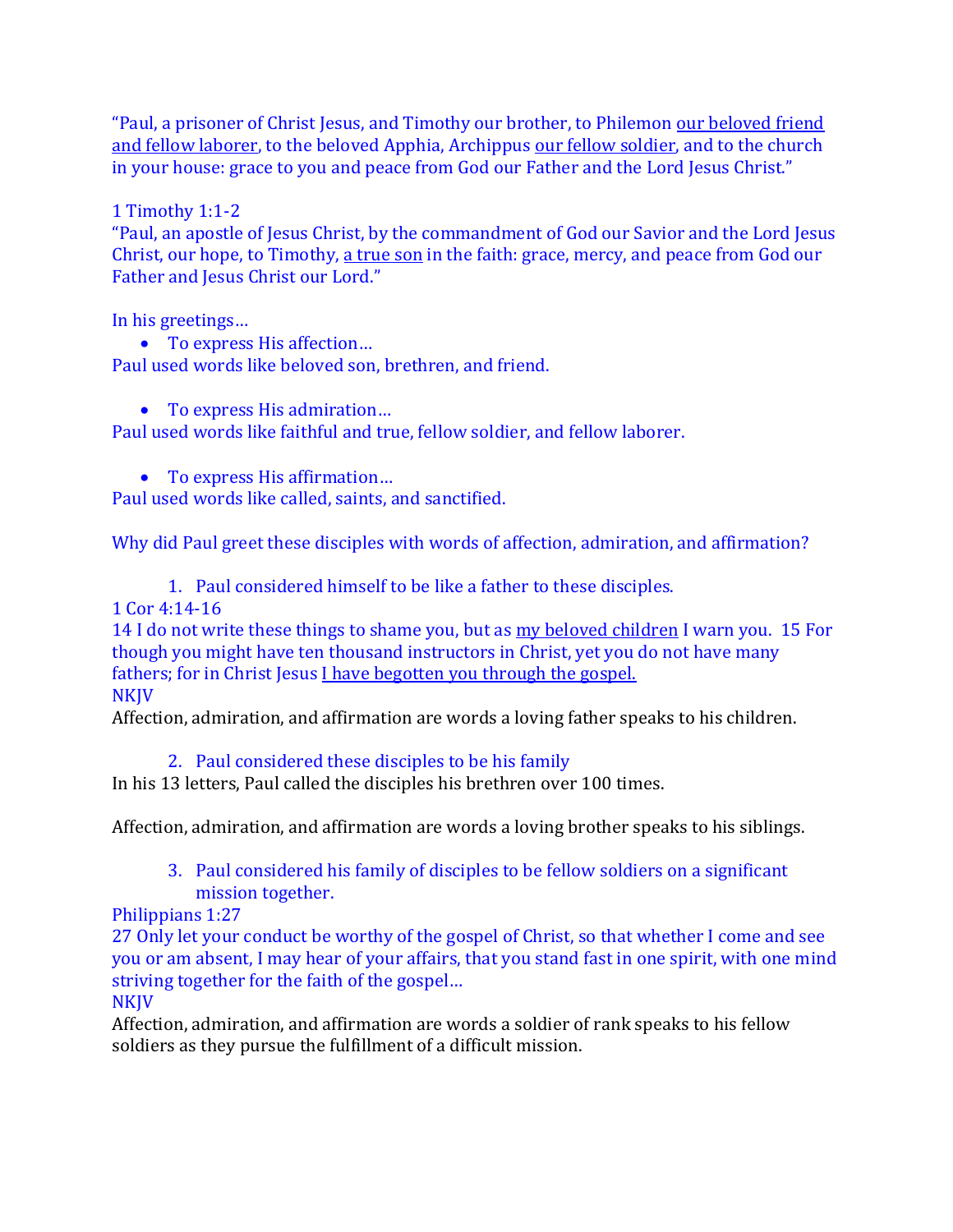#### 4. Paul considered that His family of disciples needed words that address the deepest needs of the human soul.

The apostle Paul received great revelations from God. (2 Cor. 12) Paul understood the deepest needs of a human soul. He knew what caused the souls of disciples to prosper.

## Just like our physical bodies need water, bread, and oxygen to prosper, Paul understood that our soul needs affection, admiration, and affirmation to prosper.

We need to know we are loved, know we are appreciated, and know we are significant for our souls to prosper and be in good health.

To meet this need, Paul shared words of affection, admiration, and affirmation with the disciples.

- His affection would minister to their need to feel loved
- His admiration would minister to their need to feel appreciated
- His affirmation would minister to their need to feel significant

Although Paul was certainly sharing his own heart because he loved these disciples and he was a great leader, he was also sharing the heart of God for these disciples. Paul was writing for God and speaking for God. Paul's letters are the Word of God to you.

I am very grateful for the people in my life that are like Paul and they share with me words of affection, admiration, and affirmation.

As a disciple of Jesus, you may not have one Paul in your life that ever shares with you words of affection, admiration, or affirmation. If that is the case, I am very sorry. We are trying to change that in the culture of the church at Western Hills.

If you are a disciple of Jesus, there is one person that has spoken words of affection, admiration, and affirmation to you and is always speaking these words to you. That person is Jesus. And there is no one who can satisfy the needs of your soul like God.

Listen to what Paul said about how he depended upon Jesus met His needs.

## Philippians 4:11-13

11 Not that I speak in regard to need, for I have learned in whatever state I am, to be content: 12 I know how to be abased, and I know how to abound. Everywhere and in all things I have learned both to be full and to be hungry, both to abound and to suffer need. 13 I can do all things through Christ who strengthens me. NKJV

There were times in Paul's life when he was abandoned by those who were close to him. He mentions them by name. (Demas, John Mark, Phygellus, and Hermogenes)

Even then Paul was content in Christ.

Therefore, Paul prayed this prayer for the disciples.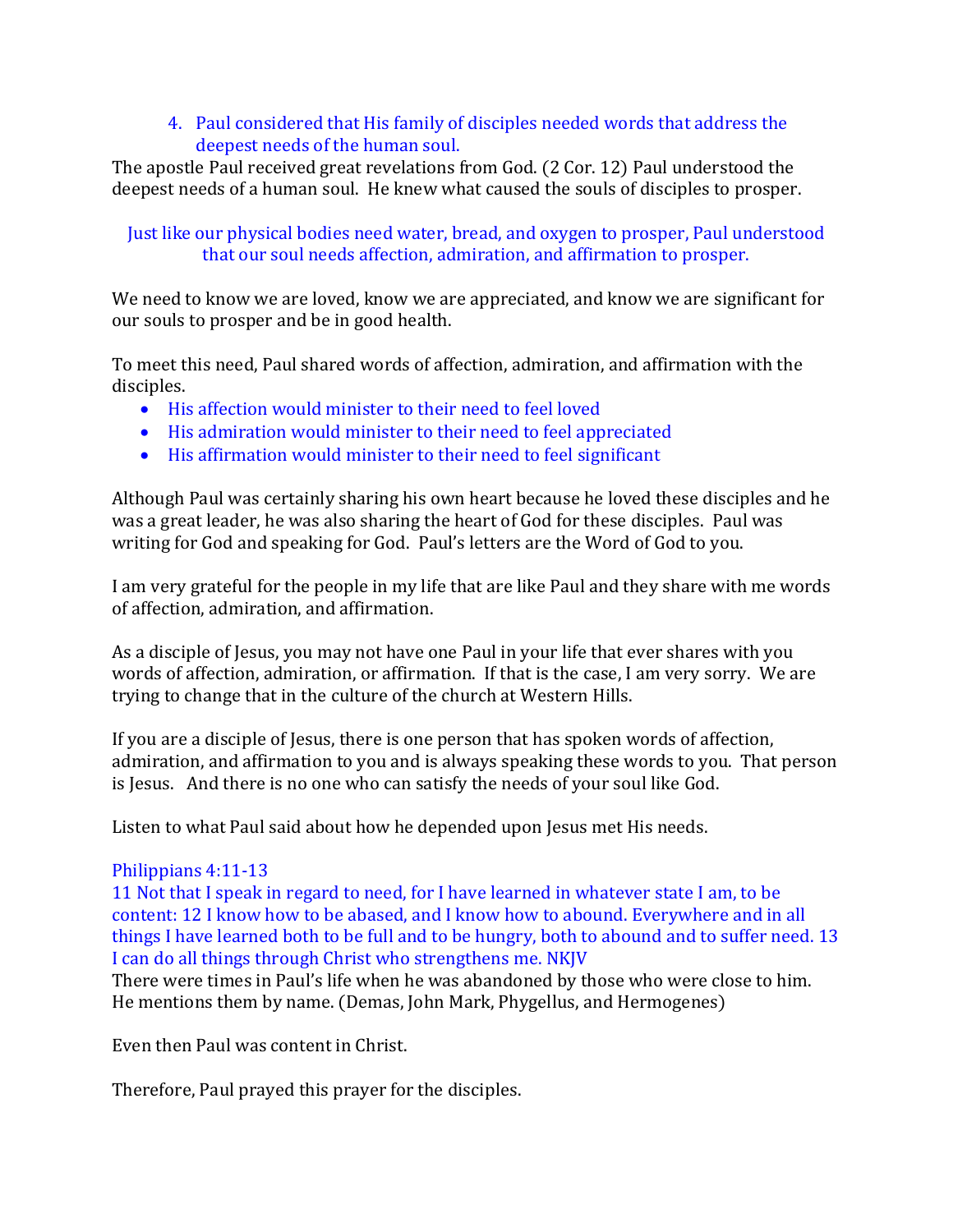#### Ephesians 3:14-19

14 For this reason I bow my knees to the Father of our Lord Jesus Christ, 15 from whom the whole family in heaven and earth is named, 16 that He would grant you, according to the riches of His glory, to be strengthened with might through His Spirit in the inner man, 17 that Christ may dwell in your hearts through faith; that you, being rooted and grounded in love, 18 may be able to comprehend with all the saints what is the width and length and depth and height — 19 to know the love of Christ which passes knowledge; that you may be filled with all the fullness of God. **NKJV** 

David understood the needs of his soul and that he could always depend upon God to satisfy his needs. Therefore, David prayed… Psalms 42:1-2 42 As the deer pants for the water brooks, So pants my soul for You, O God. 2 My soul thirsts for God, for the living God. **NKJV** 

If these needs within our soul are neglected, our capacity to love Him and others is very limited.

Like a man that is dying from thirst, we remain self-centered rather than God centered and other centered. It is impossible to be empathetic and compassionate toward others when your soul is not prospering.

If these needs within our soul are neglected, we will invariably turn to various idols to meet the needs of our soul. This only damages our souls and we damage others.

#### For our souls to prosper, the needs in our soul for affection, admiration, and affirmation must be met through Jesus Christ!

For your soul to prosper….

- You must be born again by the Spirit of God
- You must learn the Word of God to know who you are to God and who you are in Christ
- You must develop new habits that nurture your soul. You must preach the gospel to your soul.

So many disciples in the church in OKC are not prospering in their souls.

• Some are not prospering because they do not know who they are to God and who they are in Christ. (They do not have a Paul in their life. They are either going it alone or their church

does not provide these kinds of relationships.)

• Some are not prospering because they will not believe what God says in His Word.